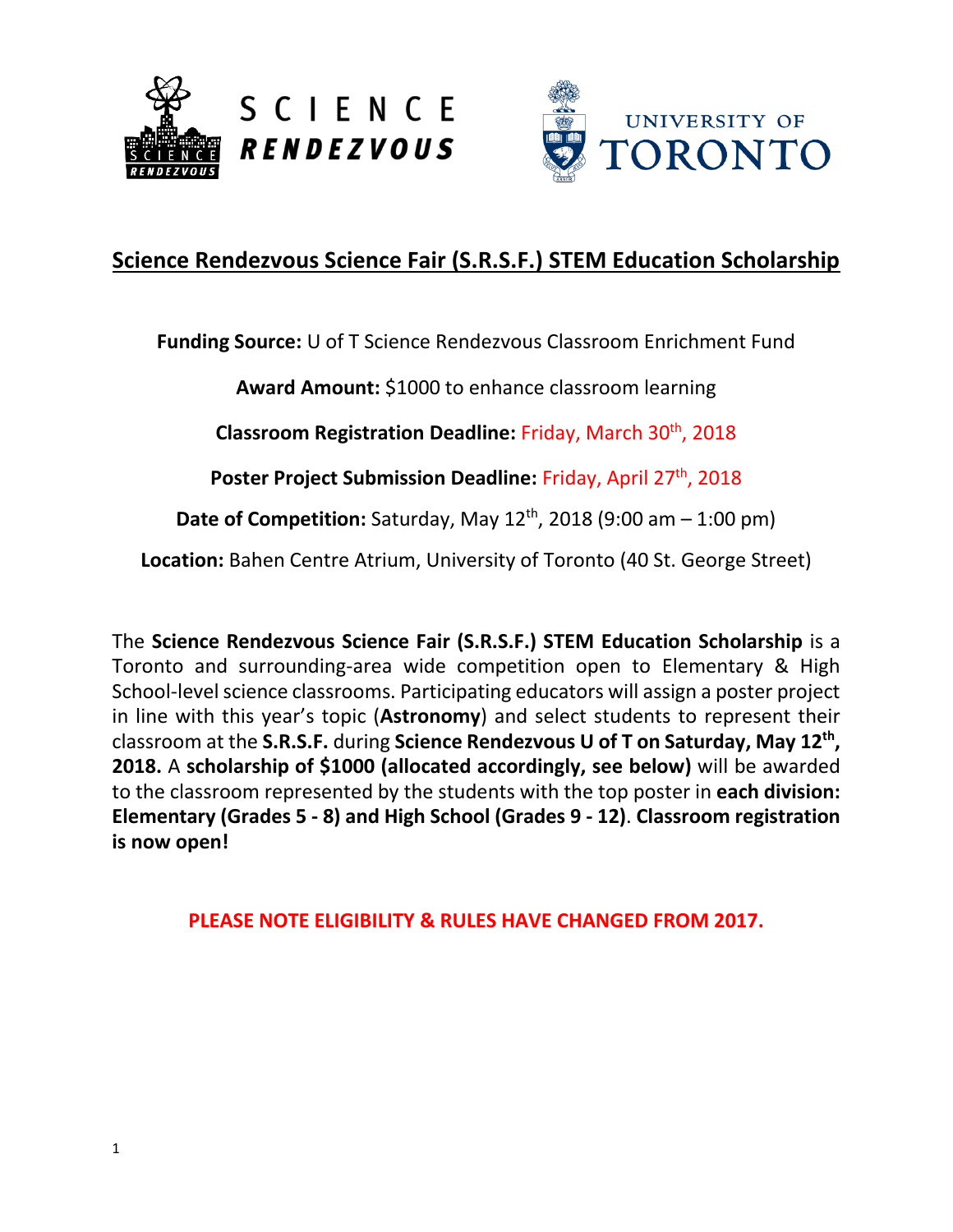The **S.R.S.F. STEM Education Scholarship** is aims to promote scientific awareness and literacy by recognizing teaching excellence and a commitment to science, technology, engineering, and mathematics (STEM) education. This is an annual scholarship awarded to Elementary and High School classrooms that demonstrate outstanding student comprehension and science literacy. Scholarship funds may be used towards field trips, classroom makeovers, science materials, and/or science equipment necessary to facilitate current and future science education.

This competition offers educators an avenue to supplement classroom funding and spark student interest in the STEM fields. Furthermore, students are given the chance to demonstrate their scientific knowledge to the community and showcase their work alongside Canada's leading scientists and innovators.

#### **ELIGIBILITY\_\_\_\_\_\_\_\_\_\_\_\_\_\_\_\_\_\_\_\_\_\_\_\_\_\_\_\_\_\_\_\_\_\_\_\_\_\_\_\_\_\_\_\_\_\_\_\_\_\_\_\_\_\_\_\_\_**

All participating educators **must teach math or science to grades 5 – 12 students at a Toronto/Greater Toronto Area school.**

- **Each school** can register up to **8 posters\***.
- **No single educator may submit more than 4 posters.**
- **Each poster** can be presented by up to **3 students**.
- **Supervising educators must register their class** to compete by **Friday March 30 th, 2018.**
- **Student name(s), project title, and a poster "proof-of-completion" (a photo)** must be submitted by the supervising educator by **Friday April 27 th, 2018**.
- **Failure to register and provide "proof-of-completion" will lead to automatic disqualification from the competition.**

**\*It is recommended (though not required) that schools divide these posters amongst the grades (e.g. two grade 5 posters, two grade 6, two grade 7, and two grade 8 for an Elementary School, or two posters each for grades 9, 10, 11, and 12 for a High School).**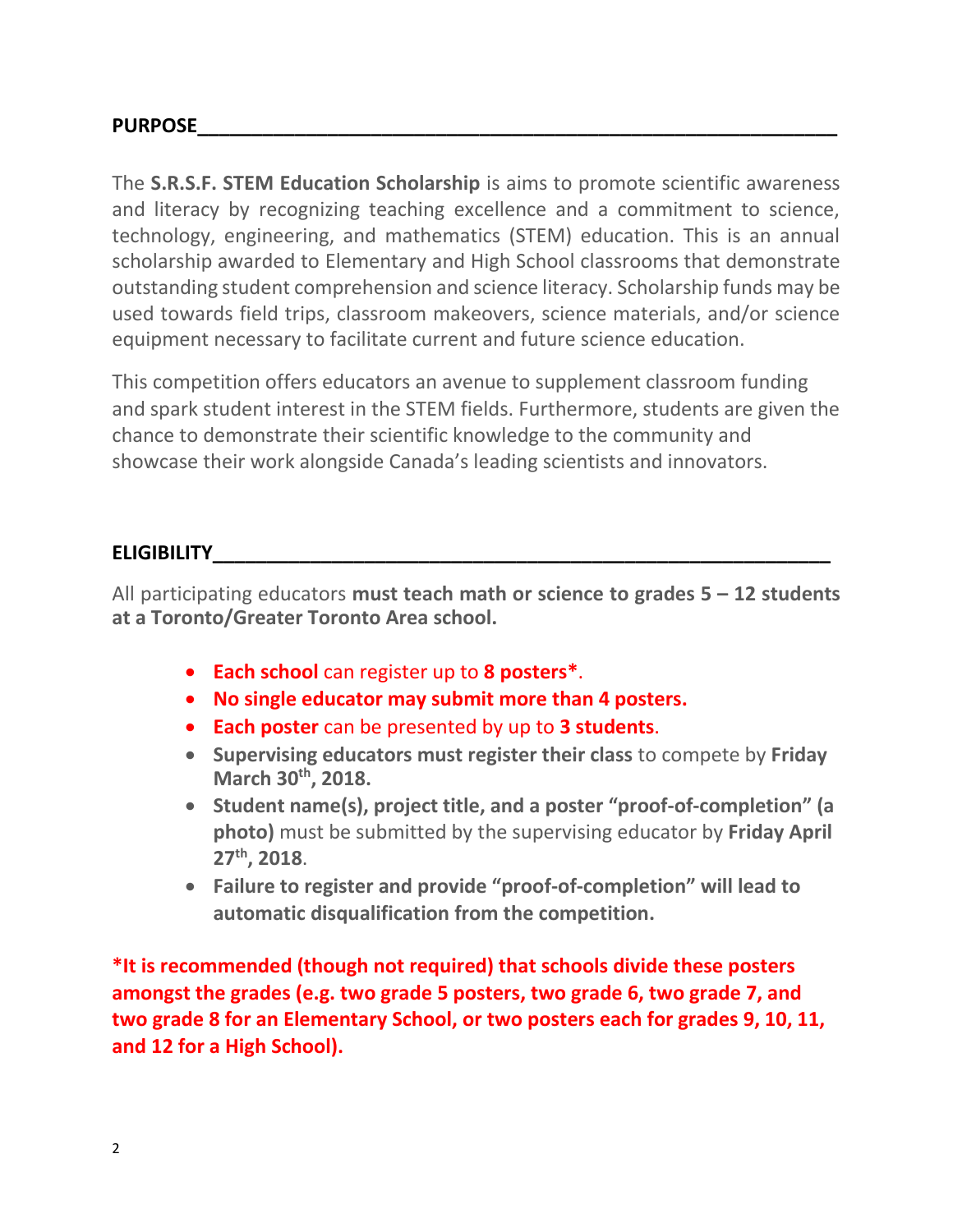#### **GUIDELINES & JUDGING\_\_\_\_\_\_\_\_\_\_\_\_\_\_\_\_\_\_\_\_\_\_\_\_\_\_\_\_\_\_\_\_\_\_\_\_\_\_\_\_\_\_\_\_\_\_\_**

#### **POSTER GUIDELINES:**

Supervising educators must assign their class a Poster Project on a topic chosen by the Science Rendezvous U of T committee. **This year's topic is Astronomy**. Students must choose one of the following questions to answer according to their division.

#### **Elementary:**

1."Science is part of a larger human enterprise, and that enterprise includes going to the stars, adapting to other planets, adapting them to us." Which celestial body (planet, moon, asteroid) in our Solar System is best suitable for long-term human exploration and settlement? Things to consider: How are we going create a sustainable supply of oxygen? How well are we shielded from solar radiation (like we are shielded by the atmosphere on Earth)? What technologies will be needed to adapt to the temperatures and conditions on the planetary body?

2. Jupiter is the largest and most massive planet in our solar system (two and a half times more massive than all the other planets combined). It has been an important factor in creating the asteroid belt, changing the orbits of comets and asteroids, and more. What would happen if Jupiter didn't exist in our solar system? Things to consider: How would this affect the other planets in the solar system? What would happen to the asteroid belt?

3. Science fiction films use fictional-based depictions of phenomena (e.g. time travel, aliens, robots, spacecrafts) that are not fully accepted by mainstream science. Choose a space-related science fiction film of your choice and fact-check the science presented. Things to consider: Are the scientific concepts possible in real life (using the knowledge and technology that we have today)?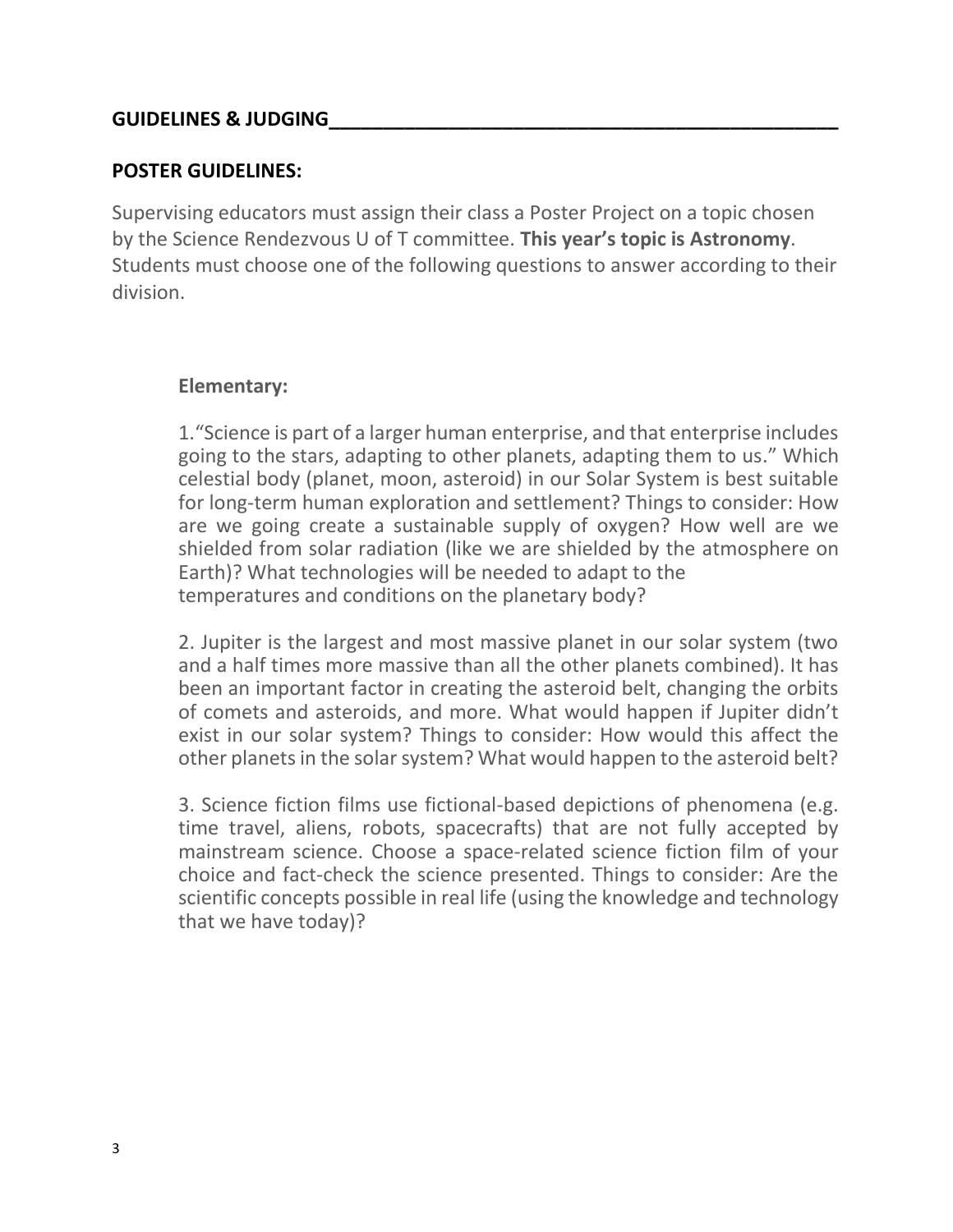### **High School:**

1. The Mars 2020 rover mission is part of NASA's Mars Exploration Program, which addresses high-priority science goals, including key questions about the potential for life on Mars. Out of the three final landing site candidates: Columbia Hills, Jezero Crater, and NE Syrtis, which one should be chosen? Things to consider: How well does the chosen site satisfy mission objectives? What scientific discoveries could be made at that site? Describe the water potential and biosignature preservation potential at the site; why is that important? What are the engineering challenges of landing and surveying region around the site?

2. All things must come to an end, even the universe. There are many prevailing theories for the ultimate fate of the universe, research and discuss one such theory and why it is scientifically possible. Things to consider: Some popular theories include the Big Crunch, Big Rip, False Vacuum and Heat Death (but you can pick a different one if you would like). What are the timescales for such an event? What are the underlying assumptions of the theory?

3. Science fiction films use fictional-based depictions of phenomena (e.g. time travel, aliens, robots, spacecrafts) that are not fully accepted by mainstream science. Choose a space-related science fiction film of your choice and fact-check the science presented. Write a correction for the film so that the concepts are scientifically possible. Things to consider: Are the scientific concepts possible in real life (using the knowledge and technology that we have today)? How can the scenes be altered so that they can occur in real life?

Posters must be created using a **self-standing display board**. 36" x 48" display boards made of black/white-coloured foam-core or corrugated cardboard are readily available at many retailers including Wal-Mart and Michaels ranging from \$4 to \$14 per board depending on the material.

Each poster must **prominently display:**

- **Student's name(s) and grade**
- **Supervising educator's name**
- **School affiliation**
- **Chosen question number and Poster Project title**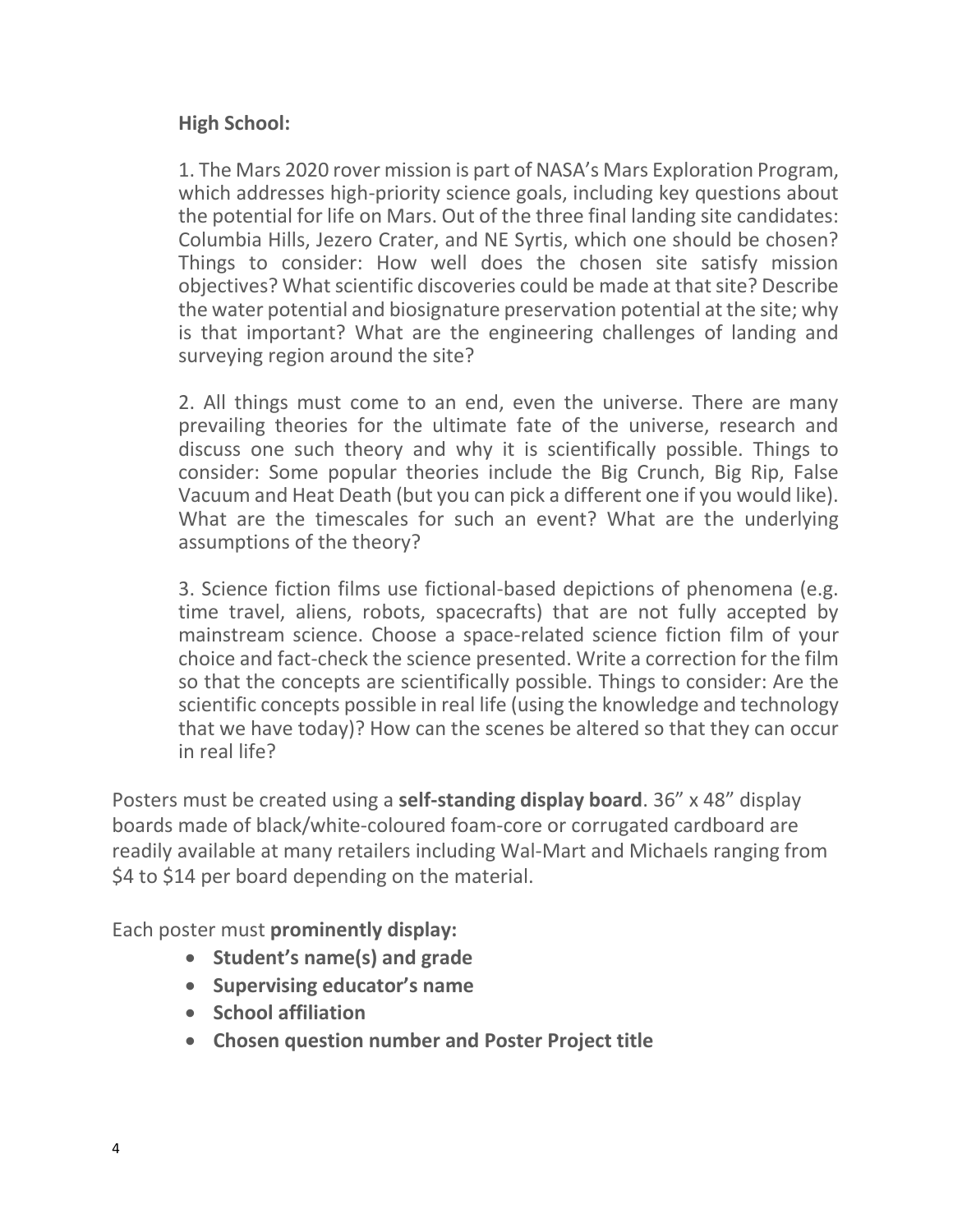## **JUDGING CRITERIA:**

All Poster Projects will be **displayed simultaneously within their division (Elementary or High School)** and students will have the opportunity to hone their oral presentation skills through **mini poster talks(maximum 7 minutes, dependent on volume of registrants)** with **attendees and judges**.

As part of Science Rendezvous U of T, the S.R.S.F. will be **judged by U of T faculty, graduate researchers, and special guests.** It will be open to Science Rendezvous' **30,000+ attendees**, giving students the opportunity to showcase their work to leading researchers and innovators in STEM as well as the broader public.

Poster Projects will be evaluated on the following:

- **Scientific Thought**
- **Creativity**
- **Aesthetics**
- **Oral presentation and communication**
- **Enthusiasm of the student**

**Elementary posters (grades 5-8)** and **High School posters (grades 9-12)** will be **judged separately.**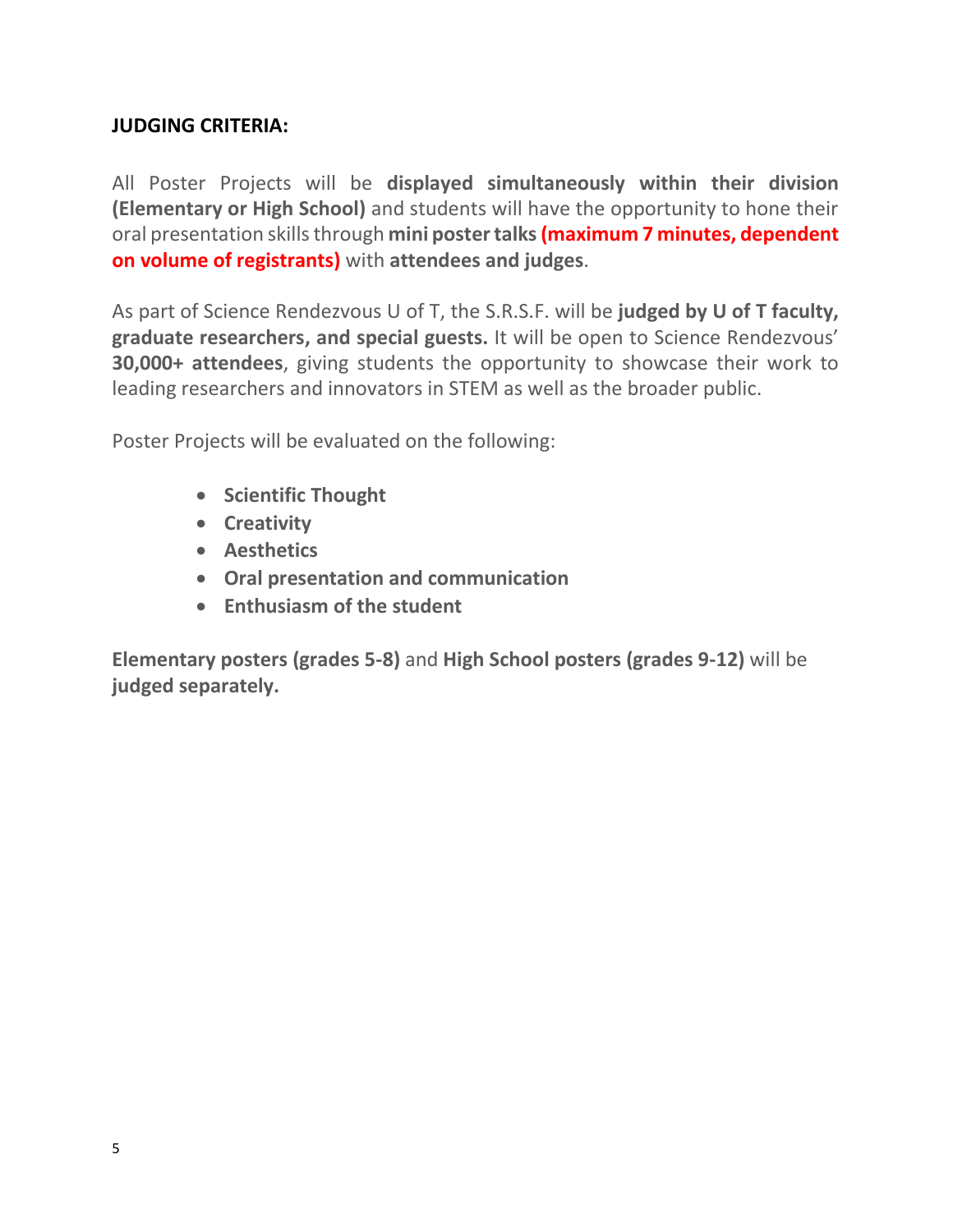### **AWARD ALLOTMENT & RECEIPT\_\_\_\_\_\_\_\_\_\_\_\_\_\_\_\_\_\_\_\_\_\_\_\_\_\_\_\_\_\_\_\_\_\_\_\_\_\_\_\_**

## **AWARDS:**

S.R.S.F. posters that demonstrate outstanding comprehension and scientific thought will **win medals and an allotment from the U of T Science Rendezvous Classroom Enrichment Fund for their educator and classroom**.

Within each division, Elementary and High School, there will be  $1<sup>st</sup>$ ,  $2<sup>nd</sup>$ , and  $3<sup>rd</sup>$  place winners:

**1 st Place – student medal(s) + \$1,000 STEM Education Scholarship 2 nd Place – student medal(s) 3 rd Place – student medal(s)**

The **\$1,000 STEM Education Scholarship** will be in the form of: **Elementary: \$1,000 (or 100%) for the educator/classroom High School: \$700 (or 70%) for the educator/classroom** and **\$300 (or 30%) for the student(s)** presenting the poster

**All participants will receive a participation certificate, entry into a prize draw, and Science Rendezvous swag gifts.** 

#### **RECEIPT OF AWARDS:**

The **\$1,000 STEM Education Scholarship** will work on a **reimbursement basis**.

Winning supervising educators may spend up to the allotted award amount and **submit all official receipts to [uoftsrchair@scienderendezvous.org](mailto:uoftsrchair@scienderendezvous.org) for reimbursement.**

Educators will have until **December 31st, 2018** to spend this award **or else forfeit its amount.**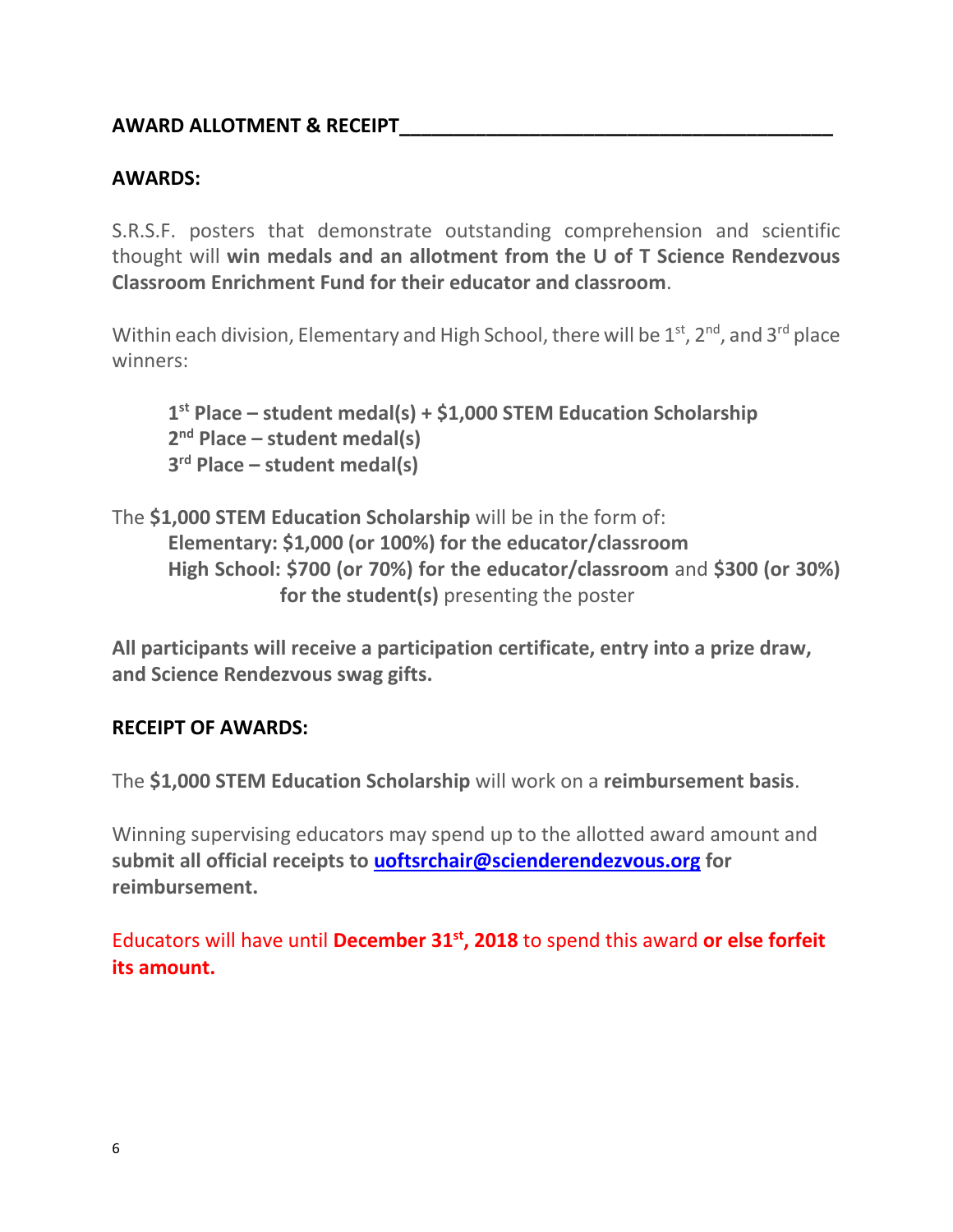#### **REGISTRATION PROCESS\_\_\_\_\_\_\_\_\_\_\_\_\_\_\_\_\_\_\_\_\_\_\_\_\_\_\_\_\_\_\_\_\_\_\_\_\_\_\_\_\_\_\_\_\_\_**

**Each school may register up to 8 posters in total, and each individual educator may register up to 4 posters in total.** We strongly encourage educators to consult with their school and colleagues before registering.

Educators will register their classroom(s) to compete in their respective divisions (Elementary or High School) on a first-come, first-served basis via the **following URLs:**

**Elementary:** <https://goo.gl/forms/fdMyLKsyLDOOnwrB2>

**High School:** <https://goo.gl/forms/T5NjC3tfG2ljnHOz1>

**Registration closes Friday, March 30th, 2018.** Confirmation of eligibility and registration will be sent within five business days. If registration for the division is full a confirmation of waitlist status will be sent.

Successful registrants must **select up to three students to represent each poster and submit the following: student name(s), project title, and a poster "proof-ofcompletion" (a photo)** by **Friday, April 27th, 2018.**

**Failure to register Failure to register and provide "proof-of-completion" will lead to automatic disqualification from the competition.**

Waitlisted candidates will be notified if additional spots should become available.

# **PLEASE NOTE: TO MAINTAIN QUALITY AND FAIRNESS, STUDENTS WHO ARRIVE AT THE SCIENCE RENDEVOUS SCIENCE FAIR UN-REGISTERED BY A SUPERVISING EDUCATOR WILL NOT BE PERMITTED TO PRESENT.**

**TO MAINTAIN QUALITY AND FAIRNESS, SUPERVISING EDUCATORS WHO REGISTER BUT DO NOT ATTEND WILL NOT BE PERMITTED TO PARTICIPATE THE FOLLOWING YEAR.**